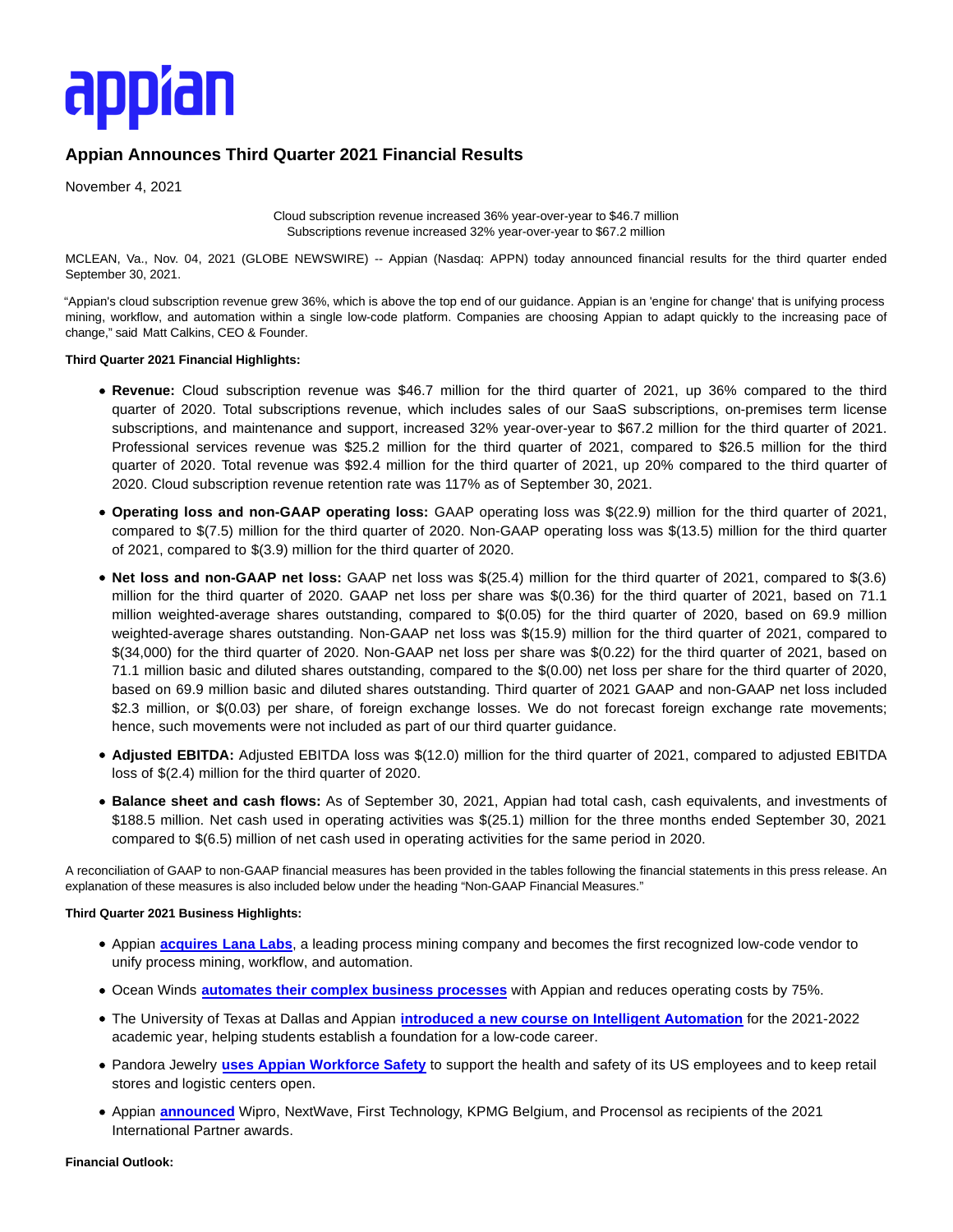### **Fourth Quarter 2021 Guidance:**

- Cloud subscription revenue is expected to be in the range of \$48.8 million and \$49.3 million, representing year-over-year growth of between 32% and 33%.
- Total revenue is expected to be in the range of \$95.0 million and \$95.5 million, representing a year-over-year increase of between 16% and 17%.
- Adjusted EBITDA loss is expected to be in the range of \$(15.0) million and \$(13.0) million.
- Non-GAAP net loss per share is expected to be in the range of \$(0.24) and \$(0.21), assuming weighted average common shares outstanding of 71.2 million.

### **Full Year 2021 Guidance:**

- Cloud subscription revenue is expected to be in the range of \$177.0 million and \$177.5 million, representing year-over-year growth of 37%.
- Total revenue is expected to be in the range of \$359.3 million and \$359.8 million, representing a year-over-year increase of 18%.
- Adjusted EBITDA loss is expected to be in the range of \$(43.0) million and \$(41.0) million.
- Non-GAAP net loss per share is expected to be in the range of \$(0.75) and \$(0.73), assuming weighted average common shares outstanding of 71.1 million.

#### **Conference Call Details:**

Appian will host a conference call today, November 4, 2021, at 4:30 p.m. ET to discuss Appian's financial results for the third quarter ended September 30, 2021 and business outlook.

The live webcast of the conference call can be accessed on the Investor Relations page of Appian's website at [http://investors.appian.com.](http://investors.appian.com/) To access the call, please dial (800) 430-8332 in the U.S. or (323) 289-6581 internationally (Conference ID: 1366306). Following the call, an archived webcast will be available at the same location on the Investor Relations page. A telephone replay will be available for one week at (844) 512-2921 in the U.S. or (412) 317-6671 internationally with recording access code 1366306.

#### **About Appian**

Appian helps organizations build apps and workflows rapidly, with a low-code automation platform. Combining people, technologies, and data in a single workflow, Appian can help companies maximize their resources and improve business results. Many of the world's largest organizations use Appian applications to improve customer experience, achieve operational excellence, and simplify global risk management and compliance. For more information, visit [www.appian.com.](http://www.appian.com/)

#### **Non-GAAP Financial Measures**

To supplement its consolidated financial statements, which are prepared and presented in accordance with GAAP, Appian provides investors with certain non-GAAP financial measures, including non-GAAP operating loss, non-GAAP net loss, non-GAAP net loss per share, non-GAAP weighted average shares outstanding, and adjusted EBITDA. These non-GAAP financial measures exclude the effect of stock-based compensation expense, gains or losses on disposals of assets, and certain litigation-related expenses consisting of legal and other professional fees which are not indicative of our core operating performance and are not part of our normal course of business.

The presentation of these non-GAAP financial measures is not intended to be considered in isolation from, as a substitute for, or superior to the financial information prepared and presented in accordance with GAAP, and Appian's non-GAAP measures may be different from non-GAAP measures used by other companies. For more information on these non-GAAP financial measures, please see the reconciliation of these non-GAAP financial measures to their nearest comparable GAAP measures at the end of this press release. A reconciliation of non-GAAP guidance measures to the most comparable GAAP measures is not available on a forward-looking basis without unreasonable efforts due to the high variability, complexity, and low visibility with respect to the charges excluded from these non-GAAP measures.

Appian uses these non-GAAP financial measures for financial and operational decision-making and as a means to evaluate period-to-period comparisons. Appian's management believes these non-GAAP financial measures provide meaningful supplemental information regarding Appian's performance by excluding certain expenses that may not be indicative of its recurring core business operating results. Appian believes both management and investors benefit from referring to these non-GAAP financial measures in assessing Appian's performance and when planning, forecasting, and analyzing future periods. These non-GAAP financial measures also facilitate management's internal comparisons to historical performance as well as comparisons to competitors' operating results. Appian believes these non-GAAP financial measures are useful to investors both because (1) they allow for greater transparency with respect to measures used by management in its financial and operational decision-making and (2) they are used by Appian's institutional investors and the analyst community to help them analyze the health of Appian's business.

#### **Forward-Looking Statements**

This press release includes forward-looking statements. All statements contained in this press release other than statements of historical facts, including statements regarding Appian's future financial and business performance for the fourth quarter and full year 2021, the impact of COVID-19, including the emergence of new variant strains of COVID-19, on our business and on the global economy, future investment by Appian in its go-tomarket initiatives, increased demand for the Appian platform, market opportunity and plans and objectives for future operations, including Appian's ability to drive continued subscriptions revenue and total revenue growth, are forward-looking statements. The words "anticipate," believe," "continue," "estimate," "expect," "intend," "may," "will," and similar expressions are intended to identify forward-looking statements. Appian has based these forward-looking statements on its current expectations and projections about future events and financial trends that Appian believes may affect its financial condition, results of operations, business strategy, short-term and long-term business operations and objectives, and financial needs. These forward-looking statements are subject to a number of risks and uncertainties, including the risks and uncertainties associated with Appian's ability to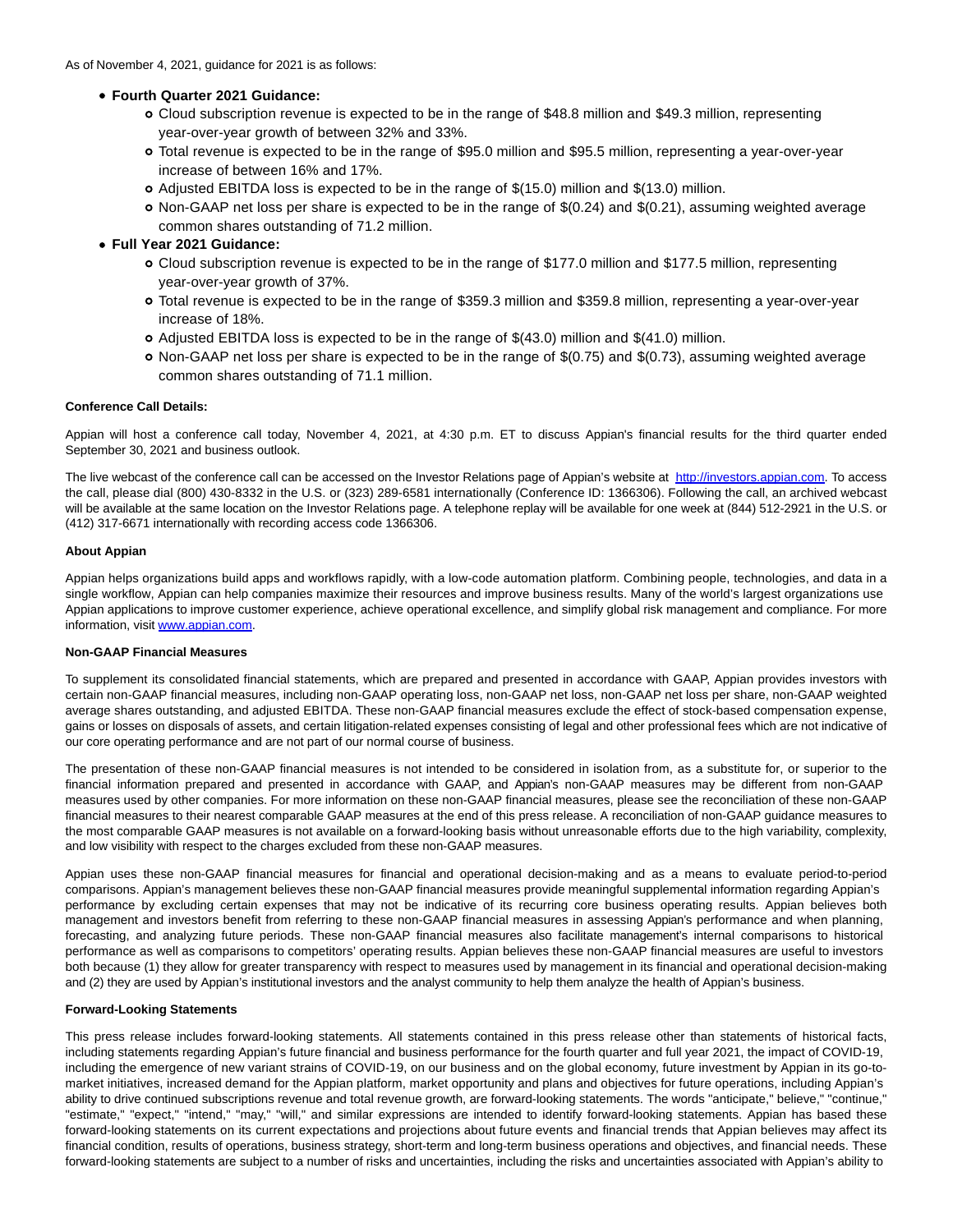grow its business and manage its growth, Appian's ability to sustain its revenue growth rate, continued market acceptance of Appian's platform and adoption of low-code solutions to drive digital transformation, the fluctuation of Appian's operating results due to the length and variability of its sales cycle, competition in the markets in which Appian operates, risks and uncertainties associated with the composition and concentration of Appian's customer base and their demand for its platform and satisfaction with the services provided by Appian, the potential fluctuation of Appian's future quarterly results of operations, Appian's ability to shift its revenue towards subscriptions and away from professional services, Appian's ability to operate in compliance with applicable laws and regulations, Appian's strategic relationships with third parties and use of third-party licensed software and its platform's compatibility with third-party applications, the timing of Appian's recognition of subscriptions revenue which may delay the effect of near term changes in sales on its operating results, and the additional risks and uncertainties set forth in the "Risk Factors" section of Appian's Annual Report on Form 10-K for the year ended December 31, 2020 filed with the Securities and Exchange Commission on February 18, 2021 and other reports that Appian has filed with the Securities and Exchange Commission. Moreover, Appian operates in a very competitive and rapidly changing environment. New risks emerge from time to time. It is not possible for Appian's management to predict all risks, nor can Appian assess the impact of all factors on its business or the extent to which any factor, or combination of factors, may cause actual results to differ materially from those contained in any forward-looking statements Appian may make. In light of these risks, uncertainties, and assumptions, Appian cannot guarantee future results, levels of activity, performance, achievements, or events and circumstances reflected in the forward-looking statements will occur. Appian is under no duty to update any of these forward-looking statements after the date of this press release to conform these statements to actual results or revised expectations, except as required by law.

### **Investor Contact**

Srinivas Anantha, CFA 703-442-8844 [investors@appian.com](mailto:investors@appian.com)

#### **Media Contact**

Ben Farrell 703-442-1067 [ben.farrell@appian.com](mailto:ben.farrell@appian.com)

#### **APPIAN CORPORATION AND SUBSIDIARIES CONDENSED CONSOLIDATED BALANCE SHEETS (in thousands, except share and per share data)**

| September 30, 2021<br>December 31, 2020<br>(unaudited)<br>\$<br>Cash and cash equivalents<br>127,122<br>112,462<br>- \$<br>109,826<br>Short-term investments and marketable securities<br>61,384<br>Accounts receivable, net of allowance of \$1,400 as of each of September 30, 2021 and<br>110,223<br>97,278<br>December 31, 2020<br>Deferred commissions, current<br>21,632<br>17,899<br>26,208<br>27,955<br>Prepaid expenses and other current assets<br>346,569<br>365,420<br><b>Total current assets</b><br>Property and equipment, net<br>34,280<br>35,404<br>36,120<br>27,414<br>4,862<br>8,527<br>1,744<br>29,218<br>30,659<br>42,035<br>34,198<br>991<br>489<br>3,240<br>2,096<br>3,625<br>\$<br>494,370<br>\$<br>512,521<br>\$<br>9.899<br>2,967<br>Accounts payable<br>S<br>5,821<br>10,278<br>Accrued expenses<br>Accrued compensation and related benefits<br>28,727<br>22,981<br>Deferred revenue, current<br>122,833<br>116,256<br>6,606<br>Operating lease liabilities, current<br>6,923<br>77<br>940<br>Other current liabilities<br>178,420<br>155,888<br><b>Total current liabilities</b><br>49,592<br>51,194<br>2,041<br>3,886<br>82<br>70 |                                                                                                    | As of |  |  |  |  |  |
|-----------------------------------------------------------------------------------------------------------------------------------------------------------------------------------------------------------------------------------------------------------------------------------------------------------------------------------------------------------------------------------------------------------------------------------------------------------------------------------------------------------------------------------------------------------------------------------------------------------------------------------------------------------------------------------------------------------------------------------------------------------------------------------------------------------------------------------------------------------------------------------------------------------------------------------------------------------------------------------------------------------------------------------------------------------------------------------------------------------------------------------------------------------------|----------------------------------------------------------------------------------------------------|-------|--|--|--|--|--|
|                                                                                                                                                                                                                                                                                                                                                                                                                                                                                                                                                                                                                                                                                                                                                                                                                                                                                                                                                                                                                                                                                                                                                                 |                                                                                                    |       |  |  |  |  |  |
|                                                                                                                                                                                                                                                                                                                                                                                                                                                                                                                                                                                                                                                                                                                                                                                                                                                                                                                                                                                                                                                                                                                                                                 |                                                                                                    |       |  |  |  |  |  |
|                                                                                                                                                                                                                                                                                                                                                                                                                                                                                                                                                                                                                                                                                                                                                                                                                                                                                                                                                                                                                                                                                                                                                                 | <b>Assets</b>                                                                                      |       |  |  |  |  |  |
|                                                                                                                                                                                                                                                                                                                                                                                                                                                                                                                                                                                                                                                                                                                                                                                                                                                                                                                                                                                                                                                                                                                                                                 | <b>Current assets</b>                                                                              |       |  |  |  |  |  |
|                                                                                                                                                                                                                                                                                                                                                                                                                                                                                                                                                                                                                                                                                                                                                                                                                                                                                                                                                                                                                                                                                                                                                                 |                                                                                                    |       |  |  |  |  |  |
|                                                                                                                                                                                                                                                                                                                                                                                                                                                                                                                                                                                                                                                                                                                                                                                                                                                                                                                                                                                                                                                                                                                                                                 |                                                                                                    |       |  |  |  |  |  |
|                                                                                                                                                                                                                                                                                                                                                                                                                                                                                                                                                                                                                                                                                                                                                                                                                                                                                                                                                                                                                                                                                                                                                                 |                                                                                                    |       |  |  |  |  |  |
|                                                                                                                                                                                                                                                                                                                                                                                                                                                                                                                                                                                                                                                                                                                                                                                                                                                                                                                                                                                                                                                                                                                                                                 |                                                                                                    |       |  |  |  |  |  |
|                                                                                                                                                                                                                                                                                                                                                                                                                                                                                                                                                                                                                                                                                                                                                                                                                                                                                                                                                                                                                                                                                                                                                                 |                                                                                                    |       |  |  |  |  |  |
|                                                                                                                                                                                                                                                                                                                                                                                                                                                                                                                                                                                                                                                                                                                                                                                                                                                                                                                                                                                                                                                                                                                                                                 |                                                                                                    |       |  |  |  |  |  |
|                                                                                                                                                                                                                                                                                                                                                                                                                                                                                                                                                                                                                                                                                                                                                                                                                                                                                                                                                                                                                                                                                                                                                                 |                                                                                                    |       |  |  |  |  |  |
|                                                                                                                                                                                                                                                                                                                                                                                                                                                                                                                                                                                                                                                                                                                                                                                                                                                                                                                                                                                                                                                                                                                                                                 | Long-term investments                                                                              |       |  |  |  |  |  |
|                                                                                                                                                                                                                                                                                                                                                                                                                                                                                                                                                                                                                                                                                                                                                                                                                                                                                                                                                                                                                                                                                                                                                                 | Goodwill                                                                                           |       |  |  |  |  |  |
|                                                                                                                                                                                                                                                                                                                                                                                                                                                                                                                                                                                                                                                                                                                                                                                                                                                                                                                                                                                                                                                                                                                                                                 | Intangible assets, net of accumulated amortization of \$902 and \$429 as of September 30, 2021 and |       |  |  |  |  |  |
|                                                                                                                                                                                                                                                                                                                                                                                                                                                                                                                                                                                                                                                                                                                                                                                                                                                                                                                                                                                                                                                                                                                                                                 | December 31, 2020, respectively                                                                    |       |  |  |  |  |  |
|                                                                                                                                                                                                                                                                                                                                                                                                                                                                                                                                                                                                                                                                                                                                                                                                                                                                                                                                                                                                                                                                                                                                                                 | Operating right-of-use assets                                                                      |       |  |  |  |  |  |
|                                                                                                                                                                                                                                                                                                                                                                                                                                                                                                                                                                                                                                                                                                                                                                                                                                                                                                                                                                                                                                                                                                                                                                 | Deferred commissions, net of current portion                                                       |       |  |  |  |  |  |
|                                                                                                                                                                                                                                                                                                                                                                                                                                                                                                                                                                                                                                                                                                                                                                                                                                                                                                                                                                                                                                                                                                                                                                 | Deferred tax assets                                                                                |       |  |  |  |  |  |
|                                                                                                                                                                                                                                                                                                                                                                                                                                                                                                                                                                                                                                                                                                                                                                                                                                                                                                                                                                                                                                                                                                                                                                 | Restricted cash, non-current                                                                       |       |  |  |  |  |  |
|                                                                                                                                                                                                                                                                                                                                                                                                                                                                                                                                                                                                                                                                                                                                                                                                                                                                                                                                                                                                                                                                                                                                                                 | Other assets                                                                                       |       |  |  |  |  |  |
|                                                                                                                                                                                                                                                                                                                                                                                                                                                                                                                                                                                                                                                                                                                                                                                                                                                                                                                                                                                                                                                                                                                                                                 | <b>Total assets</b>                                                                                |       |  |  |  |  |  |
|                                                                                                                                                                                                                                                                                                                                                                                                                                                                                                                                                                                                                                                                                                                                                                                                                                                                                                                                                                                                                                                                                                                                                                 | <b>Liabilities and Stockholders' Equity</b>                                                        |       |  |  |  |  |  |
|                                                                                                                                                                                                                                                                                                                                                                                                                                                                                                                                                                                                                                                                                                                                                                                                                                                                                                                                                                                                                                                                                                                                                                 | <b>Current liabilities</b>                                                                         |       |  |  |  |  |  |
|                                                                                                                                                                                                                                                                                                                                                                                                                                                                                                                                                                                                                                                                                                                                                                                                                                                                                                                                                                                                                                                                                                                                                                 |                                                                                                    |       |  |  |  |  |  |
|                                                                                                                                                                                                                                                                                                                                                                                                                                                                                                                                                                                                                                                                                                                                                                                                                                                                                                                                                                                                                                                                                                                                                                 |                                                                                                    |       |  |  |  |  |  |
|                                                                                                                                                                                                                                                                                                                                                                                                                                                                                                                                                                                                                                                                                                                                                                                                                                                                                                                                                                                                                                                                                                                                                                 |                                                                                                    |       |  |  |  |  |  |
|                                                                                                                                                                                                                                                                                                                                                                                                                                                                                                                                                                                                                                                                                                                                                                                                                                                                                                                                                                                                                                                                                                                                                                 |                                                                                                    |       |  |  |  |  |  |
|                                                                                                                                                                                                                                                                                                                                                                                                                                                                                                                                                                                                                                                                                                                                                                                                                                                                                                                                                                                                                                                                                                                                                                 |                                                                                                    |       |  |  |  |  |  |
|                                                                                                                                                                                                                                                                                                                                                                                                                                                                                                                                                                                                                                                                                                                                                                                                                                                                                                                                                                                                                                                                                                                                                                 |                                                                                                    |       |  |  |  |  |  |
|                                                                                                                                                                                                                                                                                                                                                                                                                                                                                                                                                                                                                                                                                                                                                                                                                                                                                                                                                                                                                                                                                                                                                                 |                                                                                                    |       |  |  |  |  |  |
|                                                                                                                                                                                                                                                                                                                                                                                                                                                                                                                                                                                                                                                                                                                                                                                                                                                                                                                                                                                                                                                                                                                                                                 | Operating lease liabilities, net of current portion                                                |       |  |  |  |  |  |
|                                                                                                                                                                                                                                                                                                                                                                                                                                                                                                                                                                                                                                                                                                                                                                                                                                                                                                                                                                                                                                                                                                                                                                 | Deferred revenue, net of current portion                                                           |       |  |  |  |  |  |
|                                                                                                                                                                                                                                                                                                                                                                                                                                                                                                                                                                                                                                                                                                                                                                                                                                                                                                                                                                                                                                                                                                                                                                 | Deferred tax liabilities                                                                           |       |  |  |  |  |  |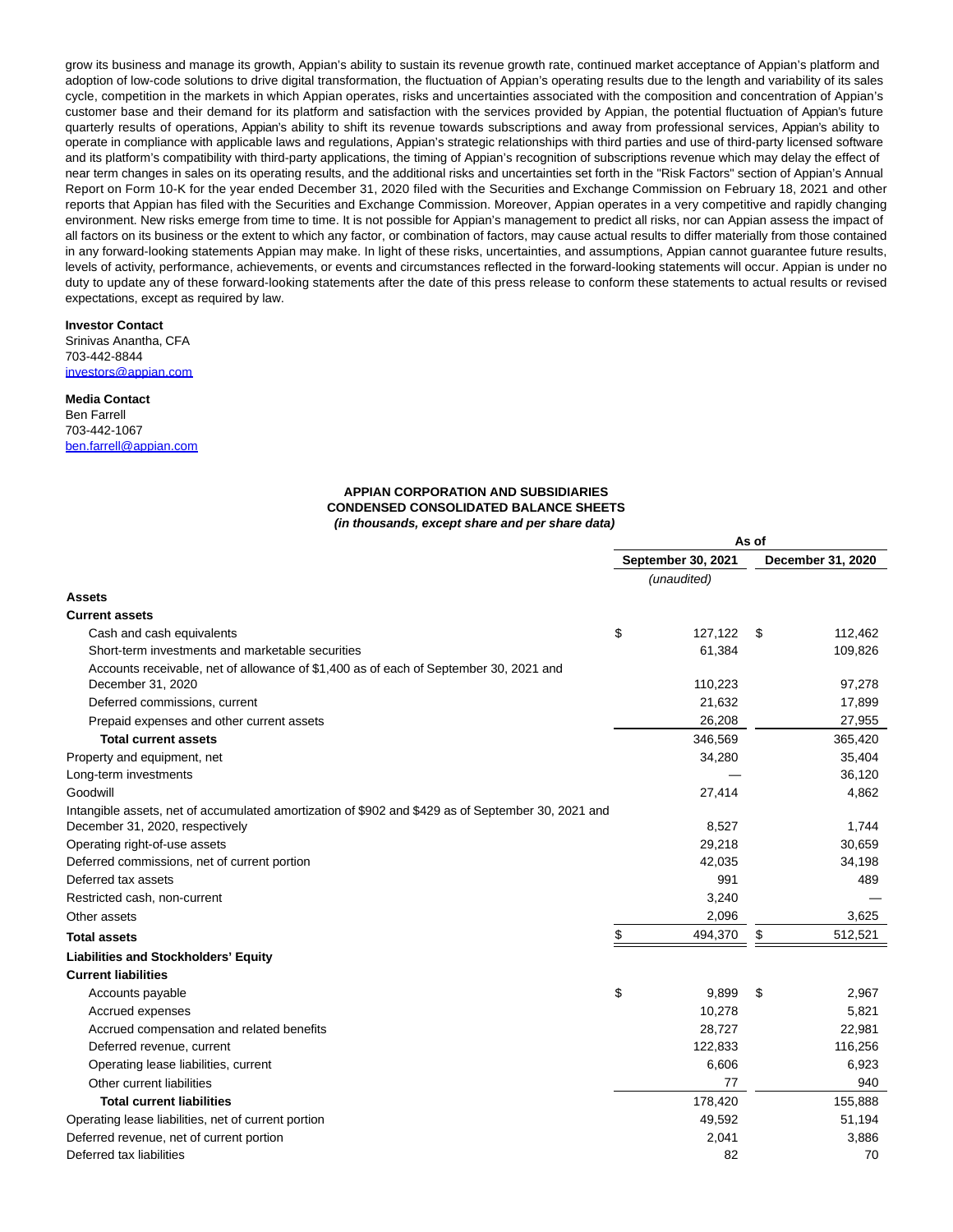| Other non-current liabilities                                                                                                                                                                                                                         | 7,759      | 4,878     |
|-------------------------------------------------------------------------------------------------------------------------------------------------------------------------------------------------------------------------------------------------------|------------|-----------|
| <b>Total liabilities</b>                                                                                                                                                                                                                              | 237,894    | 215,916   |
| Stockholders' equity                                                                                                                                                                                                                                  |            |           |
| Class A common stock—par value\$0.0001; 500,000,000 shares authorized and 39,667,317 shares<br>issued and outstanding as of September 30, 2021; 500,000,000 shares authorized and 38,971,324<br>shares issued and outstanding as of December 31, 2020 | 4          | 4         |
| Class B common stock—par value\$0.0001; 100,000,000 shares authorized and 31,499,516 shares<br>issued and outstanding as of September 30, 2021; 100,000,000 shares authorized and 31,707,866                                                          |            |           |
| shares issued and outstanding as of December 31, 2020                                                                                                                                                                                                 | 3          | 3         |
| Additional paid-in capital                                                                                                                                                                                                                            | 490.565    | 470.498   |
| Accumulated other comprehensive loss                                                                                                                                                                                                                  | (2, 410)   | (5,010)   |
| Accumulated deficit                                                                                                                                                                                                                                   | (231, 686) | (168,890) |
| Total stockholders' equity                                                                                                                                                                                                                            | 256,476    | 296,605   |
| Total liabilities and stockholders' equity                                                                                                                                                                                                            | 494.370    | 512.521   |

### **APPIAN CORPORATION AND SUBSIDIARIES**

**CONDENSED CONSOLIDATED STATEMENTS OF OPERATIONS**

(unaudited, in thousands, except share and per share data)

|                                             |    |            | <b>Three Months Ended September</b><br>30, |            |    |            |    | Nine Months Ended September 30, |  |
|---------------------------------------------|----|------------|--------------------------------------------|------------|----|------------|----|---------------------------------|--|
|                                             |    | 2021       |                                            | 2020       |    | 2021       |    | 2020                            |  |
| Revenue                                     |    |            |                                            |            |    |            |    |                                 |  |
| Subscriptions                               | \$ | 67.240     | \$                                         | 50,760     | \$ | 187,952    | \$ | 142,614                         |  |
| <b>Professional services</b>                |    | 25,177     |                                            | 26,544     |    | 76,319     |    | 80,329                          |  |
| <b>Total revenue</b>                        |    | 92,417     |                                            | 77,304     |    | 264,271    |    | 222,943                         |  |
| <b>Cost of revenue</b>                      |    |            |                                            |            |    |            |    |                                 |  |
| Subscriptions                               |    | 7,092      |                                            | 5,101      |    | 19,806     |    | 15,185                          |  |
| Professional services                       |    | 19,415     |                                            | 16,450     |    | 56,065     |    | 51,641                          |  |
| <b>Total cost of revenue</b>                |    | 26,507     |                                            | 21,551     |    | 75,871     |    | 66,826                          |  |
| <b>Gross profit</b>                         |    | 65,910     |                                            | 55,753     |    | 188,400    |    | 156,117                         |  |
| <b>Operating expenses</b>                   |    |            |                                            |            |    |            |    |                                 |  |
| Sales and marketing                         |    | 42,071     |                                            | 31,633     |    | 118,575    |    | 94,891                          |  |
| Research and development                    |    | 26,510     |                                            | 18,150     |    | 71,062     |    | 51,366                          |  |
| General and administrative                  |    | 20,226     |                                            | 13,485     |    | 56,726     |    | 38,076                          |  |
| <b>Total operating expenses</b>             |    | 88,807     |                                            | 63,268     |    | 246,363    |    | 184,333                         |  |
| <b>Operating loss</b>                       |    | (22, 897)  |                                            | (7, 515)   |    | (57, 963)  |    | (28, 216)                       |  |
| Other expense (income)                      |    |            |                                            |            |    |            |    |                                 |  |
| Other expense (income), net                 |    | 2,329      |                                            | (4,277)    |    | 4,141      |    | (1, 845)                        |  |
| Interest expense                            |    | 72         |                                            | 119        |    | 233        |    | 390                             |  |
| Total other expense (income)                |    | 2,401      |                                            | (4, 158)   |    | 4,374      |    | (1, 455)                        |  |
| Loss before income taxes                    |    | (25, 298)  |                                            | (3,357)    |    | (62, 337)  |    | (26, 761)                       |  |
| Income tax expense                          |    | 86         |                                            | 255        |    | 459        |    | 335                             |  |
| <b>Net loss</b>                             | S  | (25, 384)  | \$                                         | (3,612)    | \$ | (62, 796)  | \$ | (27,096)                        |  |
| Net loss per share:                         |    |            |                                            |            |    |            |    |                                 |  |
| Basic and diluted                           | \$ | (0.36)     | \$                                         | (0.05)     | \$ | (0.89)     | \$ | (0.39)                          |  |
| Weighted average common shares outstanding: |    |            |                                            |            |    |            |    |                                 |  |
| Basic and diluted                           |    | 71,118,881 |                                            | 69,923,553 |    | 70,935,585 |    | 68,611,994                      |  |

## **APPIAN CORPORATION AND SUBSIDIARIES**

**STOCK BASED COMPENSATION EXPENSE**

(unaudited, in thousands)

|                       |      |  | <b>Three Months Ended September</b> |   |                                 |  |      |  |  |
|-----------------------|------|--|-------------------------------------|---|---------------------------------|--|------|--|--|
|                       | 30.  |  |                                     |   | Nine Months Ended September 30, |  |      |  |  |
|                       | 2021 |  | 2020                                |   | 2021                            |  | 2020 |  |  |
| Cost of revenue       |      |  |                                     |   |                                 |  |      |  |  |
| Subscriptions         | 381  |  | 236                                 | S | 973                             |  | 678  |  |  |
| Professional services | 777  |  | 406                                 |   | 2.283                           |  | 935  |  |  |
| Operating expenses    |      |  |                                     |   |                                 |  |      |  |  |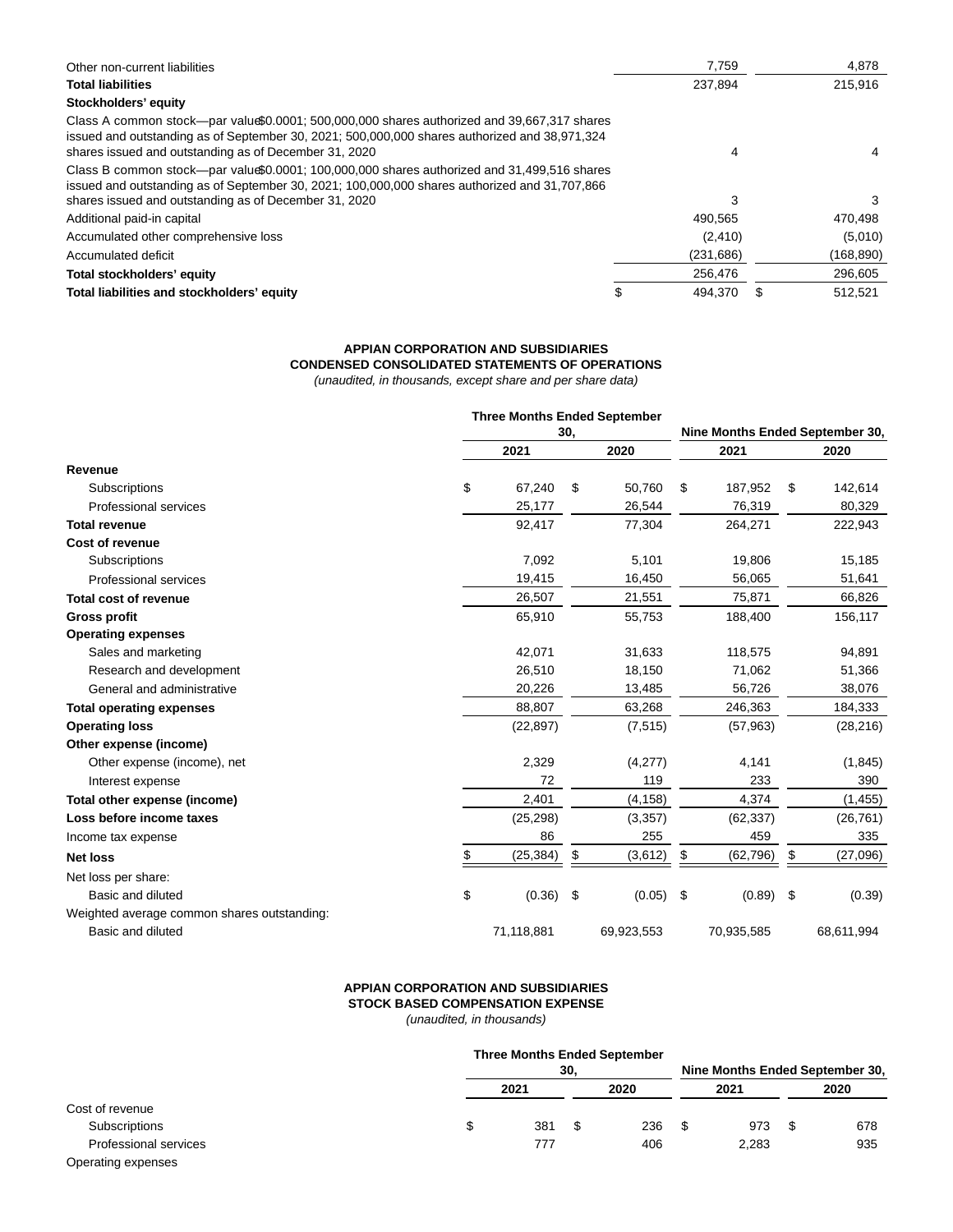| Sales and marketing                    | 448. ا | 427   | 3.753  | 1.837  |
|----------------------------------------|--------|-------|--------|--------|
| Research and development               | 1.263  | 669   | 3.347  | 1.841  |
| General and administrative             | 1.331  | .840  | 7.336  | 5.377  |
| Total stock-based compensation expense | 5.200  | 3.578 | 17.692 | 10.668 |

#### **APPIAN CORPORATION AND SUBSIDIARIES CONDENSED CONSOLIDATED STATEMENTS OF CASH FLOWS** (unaudited, in thousands)

|                                                                                        | Nine Months Ended September 30, |                |    |           |  |
|----------------------------------------------------------------------------------------|---------------------------------|----------------|----|-----------|--|
|                                                                                        |                                 | 2021           |    | 2020      |  |
| Cash flows from operating activities:                                                  |                                 |                |    |           |  |
| Net loss                                                                               | \$                              | $(62, 796)$ \$ |    | (27,096)  |  |
| Adjustments to reconcile net loss to net cash used in operating activities:            |                                 |                |    |           |  |
| Depreciation and amortization                                                          |                                 | 4,071          |    | 4.485     |  |
| Bad debt expense                                                                       |                                 | 61             |    | 778       |  |
| Loss on disposal of property and equipment                                             |                                 | 78             |    | 22        |  |
| Change in fair value of available-for-sale securities                                  |                                 | (31)           |    |           |  |
| Deferred income taxes                                                                  |                                 | (522)          |    | (162)     |  |
| Stock-based compensation                                                               |                                 | 17,692         |    | 10,668    |  |
| Changes in assets and liabilities:                                                     |                                 |                |    |           |  |
| Accounts receivable                                                                    |                                 | (10,005)       |    | (22, 594) |  |
| Prepaid expenses and other assets                                                      |                                 | 2,734          |    | 4,491     |  |
| Deferred commissions                                                                   |                                 | (11, 570)      |    | (4, 349)  |  |
| Accounts payable and accrued expenses                                                  |                                 | 10,797         |    | (2, 456)  |  |
| Accrued compensation and related benefits                                              |                                 | 5,782          |    | 5,844     |  |
| Other current and non-current liabilities                                              |                                 | 2,858          |    | 2,963     |  |
| Deferred revenue                                                                       |                                 | 6,829          |    | 10,531    |  |
| Operating lease liabilities                                                            |                                 | (476)          |    | 3,422     |  |
| Net cash used in operating activities                                                  |                                 | (34, 498)      |    | (13, 453) |  |
| Cash flows from investing activities:                                                  |                                 |                |    |           |  |
| Proceeds from sale of investments                                                      |                                 | 84,592         |    |           |  |
| Payments for acquisitions, net of cash acquired                                        |                                 | (30, 729)      |    | (6, 138)  |  |
| Purchases of property and equipment                                                    |                                 | (2, 473)       |    | (1,036)   |  |
| Net cash provided by (used in) investing activities                                    |                                 | 51,390         |    | (7, 174)  |  |
| Cash flows from financing activities:                                                  |                                 |                |    |           |  |
| Principal payments on finance leases                                                   |                                 |                |    | (1,080)   |  |
| Proceeds from public offering, net of underwriting discounts                           |                                 |                |    | 108,260   |  |
| Payments of costs related to public offerings                                          |                                 |                |    | (18)      |  |
| Proceeds from exercise of common stock options                                         |                                 | 2,375          |    | 3,175     |  |
| Net cash provided by financing activities                                              |                                 | 2,375          |    | 110,337   |  |
| Effect of foreign exchange rate changes on cash, cash equivalents, and restricted cash |                                 | (1, 367)       |    | 1,623     |  |
| Net increase in cash, cash equivalents, and restricted cash                            |                                 | 17,900         |    | 91,333    |  |
| Cash, cash equivalents, and restricted cash at beginning of period                     | \$                              | 112,462        | \$ | 159,755   |  |
| Cash, cash equivalents, and restricted cash at end of period                           | \$                              | 130,362        | \$ | 251,088   |  |
| Supplemental disclosure of cash flow information:                                      |                                 |                |    |           |  |
| Cash paid for interest                                                                 | \$                              | 240            | \$ | 116       |  |
| Cash paid for income taxes                                                             | \$                              | 1,196          | \$ | 630       |  |

# **APPIAN CORPORATION AND SUBSIDIARIES**

**RECONCILIATION OF GAAP MEASURES TO NON-GAAP MEASURES**

(unaudited, in thousands, except share and per share data)

|                                            |     | <b>Three Months Ended September</b> |  |              |                                 |               |  |           |  |  |
|--------------------------------------------|-----|-------------------------------------|--|--------------|---------------------------------|---------------|--|-----------|--|--|
|                                            | 30. |                                     |  |              | Nine Months Ended September 30, |               |  |           |  |  |
|                                            |     | 2021                                |  | 2020         |                                 | 2021          |  | 2020      |  |  |
| Reconciliation of non-GAAP operating loss: |     |                                     |  |              |                                 |               |  |           |  |  |
| GAAP operating loss                        | S   | (22.897)                            |  | $(7,515)$ \$ |                                 | $(57,963)$ \$ |  | (28, 216) |  |  |
| Add back:                                  |     |                                     |  |              |                                 |               |  |           |  |  |
| Stock-based compensation expense           |     | 5.200                               |  | 3.578        |                                 | 17.692        |  | 10.668    |  |  |